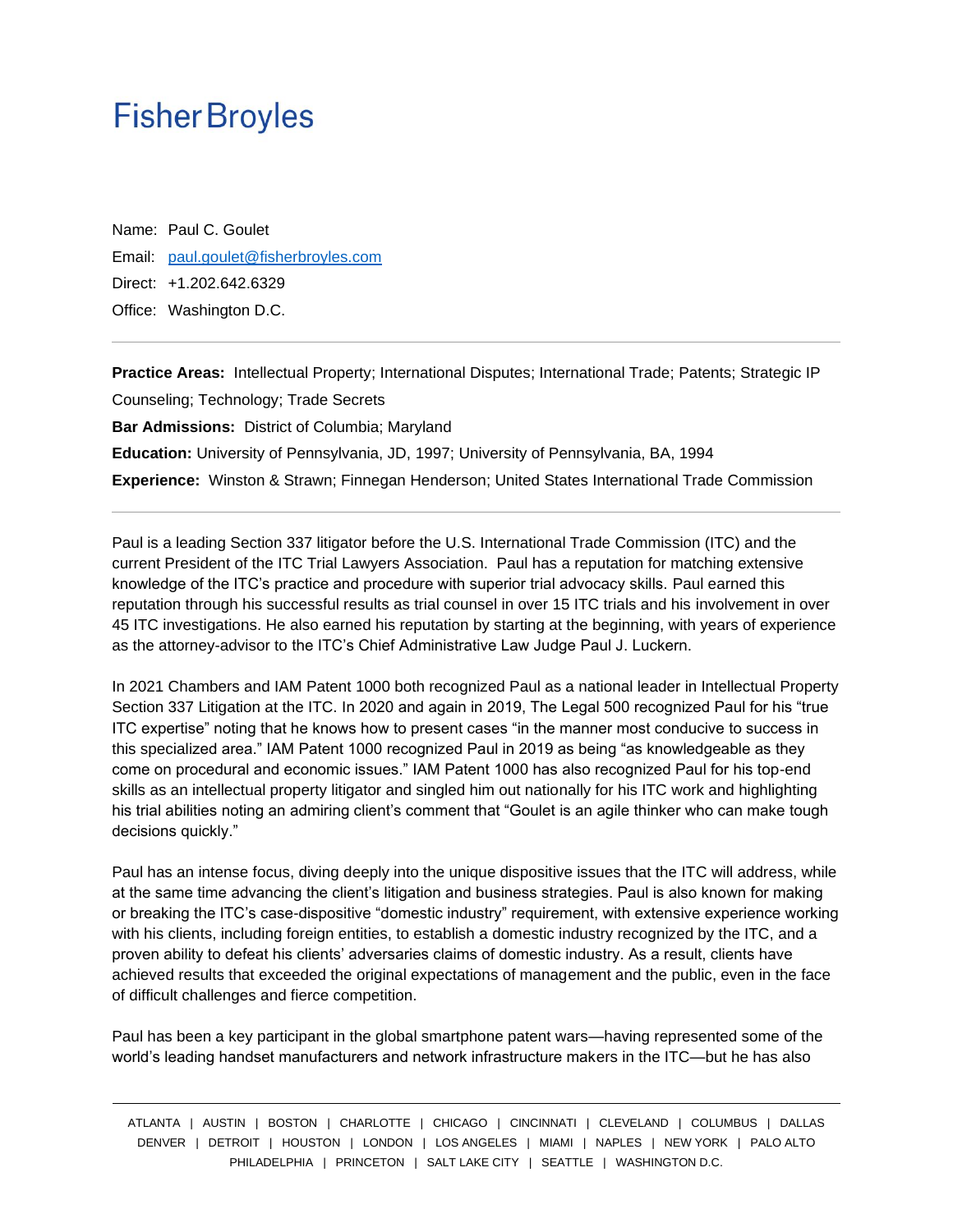Page 2 of 5

worked on a wide variety of technologies, from laser diodes, integrated circuit chipsets and graphics rendering to medical imaging, wind turbines, bulk welding wire, and hybrid electric transmissions.

In addition to his deep experience at the ITC, Paul has worked extensively with U.S. Customs and Border Protection, the agency charged with enforcement of the ITC's exclusion orders. He has not only filed ruling requests, but he is also skilled in working informally with Customs to secure enforcement against an adversary's infringing products and safe passage for his clients' redesigns.

#### **Representative Experience**

- Favorable settlement as trial counsel for Ericsson on its patent portfolio against Apple, as reported in the press. See Reuters, Dec. 21, 2015, "Ericsson signs patent deal with Apple, shares soar." Ericsson was engaged in an extensive patent and licensing litigation that Apple began in 2015. In response, we brought two ITC actions for Ericsson to exclude Apple smartphones, tablets, computers, watches, and TVs from the United States. The patents covered features of LTE, GSM, Bluetooth, Wi-Fi, multiband cellular, Wi-Fi calling, touch screens, and smart batteries. Trial was completed in the first case in December 2015, and before a decision was reached by the judge, Apple agreed to a license. (337-TA-952; 337-TA-953)
- Favorable settlement for major memory manufacturer against Spansion/Cypress as trial counsel in two ITC actions involving flash memory. Spansion began litigation in 2013 and had obtained \$150 million from Samsung in settlement of prior ITC action concerning the same portfolio. In response, we brought an ITC action against Spansion on an expedited basis in 2014. Both cases were tried in October 2014. The decision by the judge in the case against Spansion was imminent when Spansion settled. As reported in its Form 10K dated Feb. 11, 2015, Spansion "made a cash payment to" our client, and Spansion's settlement costs were \$29.5 million. (337-TA-893; 337-TA-909)
- Served as trial counsel for HTC in an action to exclude Apple 4G LTE iPhone and iPad products. Tried the case in September 2012 after prevailing at Markman hearing in April 2012 on two patents directed at OFDMA. A decision was imminent when Apple settled. (337-TA-808)
- Won for Blackberry, as trial counsel, an ITC action brought by Kodak. Kodak had obtained almost \$1 billion from Samsung and LG after prevailing in a prior ITC action on the same patent. After trial and Markman hearing, Chief Judge Luckern held the Kodak patent invalid and that Blackberry smartphones did not infringe. The ITC issued a final determination in 2012. (337-TA-703)
- Served as lead trial counsel for Federal-Mogul Corporation against Valeo involving patents related to windshield wipers. Valeo settled on eve of Markman hearing. (337-TA-928)
- Served as trial counsel for Ericsson in ITC patent brought by Adaptix. Rather than respond to our motion for sanctions for Adaptix's lack of a good faith basis for asserting patent infringement, Adaptix withdrew its complaint before the hearing. (337-TA-871)

ATLANTA | AUSTIN | BOSTON | CHARLOTTE | CHICAGO | CINCINNATI | CLEVELAND | COLUMBUS | DALLAS DENVER | DETROIT | HOUSTON | LONDON | LOS ANGELES | MIAMI | NAPLES | NEW YORK | PALO ALTO PHILADELPHIA | PRINCETON | SALT LAKE CITY | SEATTLE | WASHINGTON D.C.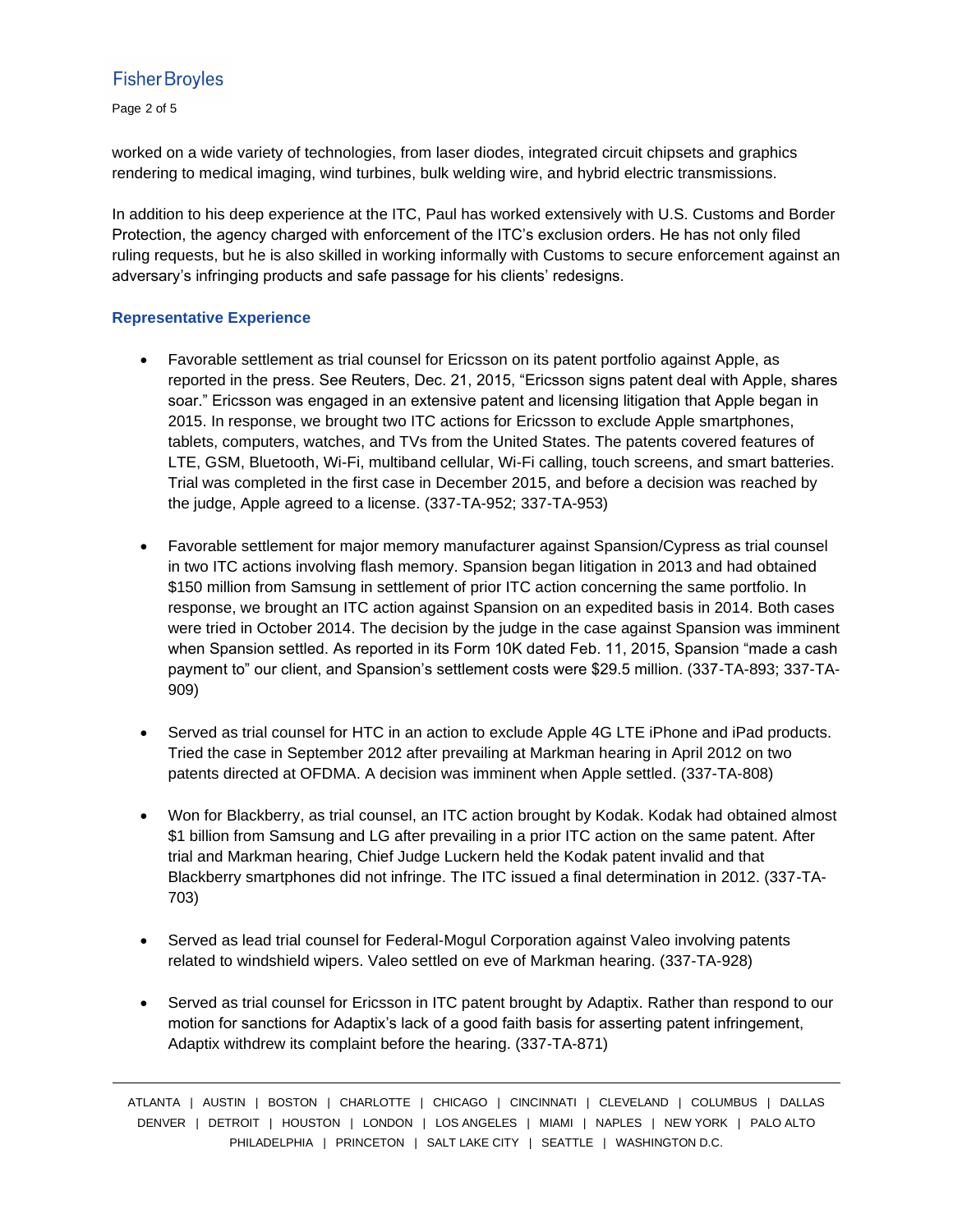Page 3 of 5

• Served as trial counsel for S3G in an action based on texture compression. The case was tried in March–April 2011 after prevailing at Markman hearing in November 2010. In 2011, the judge ruled Apple infringed two patents and recommended exclusion of unlicensed Apple Mac computers. Jurisdictional ruling was appealed and oral argument imminent when Apple settled. (337-TA-724)

#### **Publications and Presentations**

- Moderator, "A Discussion With The Administrative Law Judges," United States International Trade Commission Trial Lawyers Association Annual Meeting, November 13, 2020
- Speaker, "Establishing a Domestic Industry at the ITC," ITCTLA and Philadelphia Intellectual Property Lawyers Association, September 17, 2019
- Speaker, "Litigating as a Downstream Respondent at the ITC," ITCTLA and IP Section of State Bar of Georgia, May 2, 2019
- Speaker, "Licensee-Based Domestic Industry," International Trade Commission Trial Lawyers Association annual meeting, November 15, 2018
- Co-author, "ITC Lowers The Bar For Section 337 Domestic Industry," Law 360, October 29, 2018
- Commentary on Patent Litigation Best Practices: International Trade Commission Section 337 Investigations Chapter; The Sedona Conference Working Group 10 (WG10); Co-author, February, 2018
- "Case Studies and Discussion: Real World Examples of Using IP to Gain Competitive Advantage," "How Japanese Companies Establish an ITC U.S. Domestic Industry," and "Tools for Managing the Speed and Complexity of ITC Cases," Winston & Strawn IP Business Strategy for Gaining Strategic Advantage in U.S. Markets – Tokyo Seminar, May 30, 2016
- "Case Studies and Discussion: Real World Examples of Using IP to Gain Competitive Advantage," "How Taiwanese Companies Establish an ITC U.S. Domestic Industry," and "Tools for Managing the Speed and Complexity of ITC Cases," Winston & Strawn IP Business Strategy for Gaining Strategic Advantage in U.S. Markets – Taipei Seminar, May 27, 2016
- "Process and Strategy of Discovery in U.S. Litigation," Multi-Discipline Management of Technology (MMOT) Intellectual Property Training Program, July 13-17, 2015
- "ITC Procedures—Panel Discussion," Winston & Strawn Asia Executive Summit Toyko Seminar, April 16, 2015

ATLANTA | AUSTIN | BOSTON | CHARLOTTE | CHICAGO | CINCINNATI | CLEVELAND | COLUMBUS | DALLAS DENVER | DETROIT | HOUSTON | LONDON | LOS ANGELES | MIAMI | NAPLES | NEW YORK | PALO ALTO PHILADELPHIA | PRINCETON | SALT LAKE CITY | SEATTLE | WASHINGTON D.C.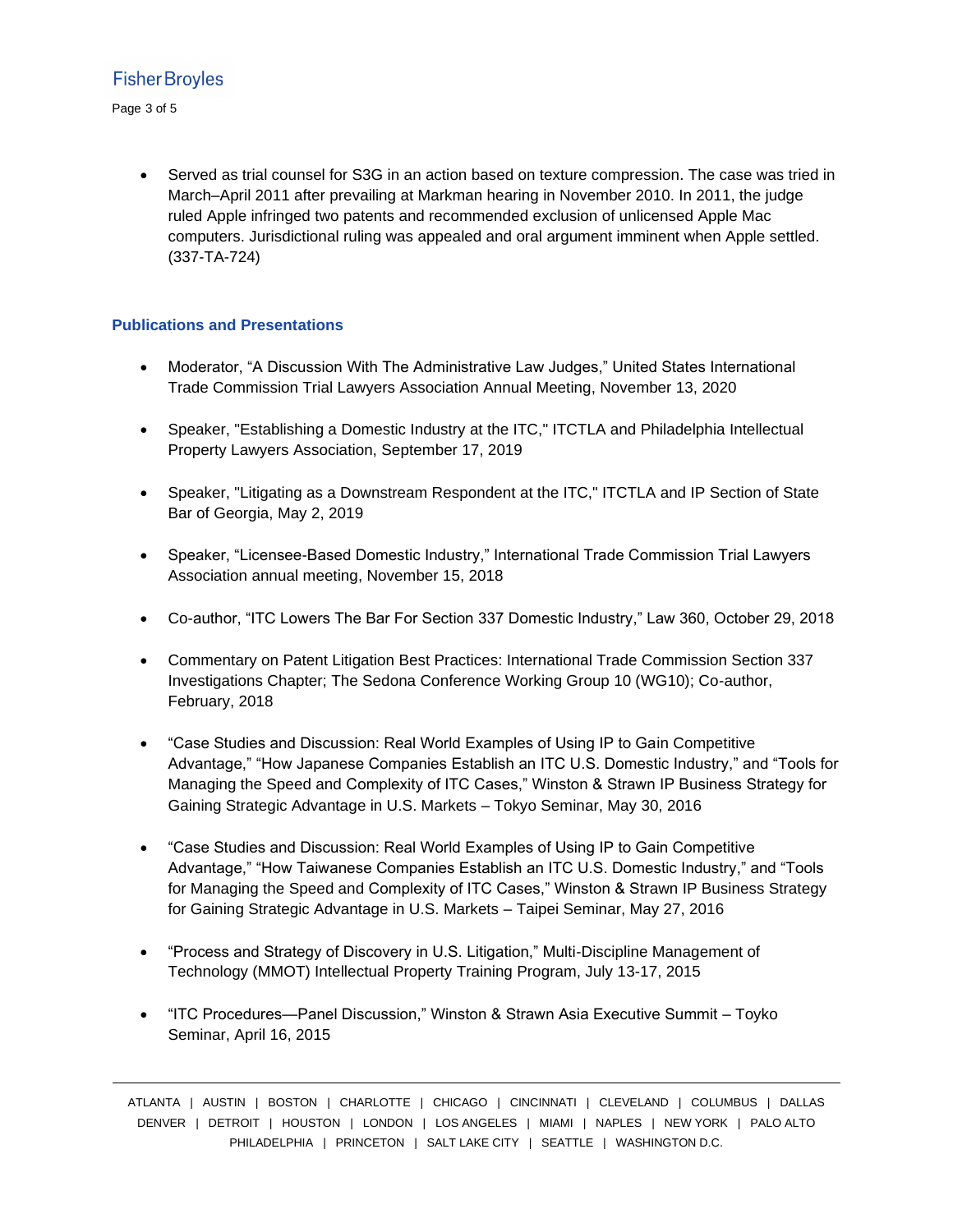- "ITC Procedures—Panel Discussion," Winston & Strawn Asia Executive Summit Hsinchu Seminar, April 13, 2015
- "Demonstration of a Patent Valuation Program Fact Pattern and Sample Patents and Economic Valuation," Winston & Strawn Asia Executive Summit – Hsinchu Seminar, April 13, 2015
- "Demonstration of a Patent Valuation Program Fact Pattern and Sample Patents," Winston & Strawn Asia Executive Summit – Hsinchu Seminar, April 13, 2015
- "MOCK PRE-TRIAL—ITC Pre-Trial Strategies and Procedures: How to Work with Opposing Counsel, Review Objections, and Tailor your Approach to Specific ALJ Procedures," American Conference Institute's ITC Litigation & Enforcement Conference, Feb. 24, 2015
- Co-author, "An Option for Public Interest Fact Finding at the Commission," 337 Reporter, 2010
- Co-author, "Requests to Stay ITC Investigations Pending Reexamination of the Patent-In-Suit," 337 Reporter, Autumn 2008
- "Burden of Proof and the Defense of Independent Development in Trade Secret Litigation," June 2003
- Co-author, "Unrecognized Risks of ITC Remedial Orders," Managing Intellectual Property, Patent Yearbook, 2003
- Co-author, "Use of the International Trade Commission's Evidentiary Record in a District Court Proceeding: The Mechanisms and Implications of Transfer of the Commission Record," 337 Reporter, Winter 2003

#### **Honors, Awards, and Activities**

- Recognized as a leading attorney in International Trade: Intellectual Property (Section 337) by Chambers USA since 2018
- Recognized in Patent Litigation: International Trade Commission by The Legal 500 US since 2016
- Recognized nationally in ITC litigation by IAM Patent 1000 since 2015
- President of the ITC Trial Lawyers Association (ITCTLA)
- Member of Hispanic National Bar Association (HNBA)